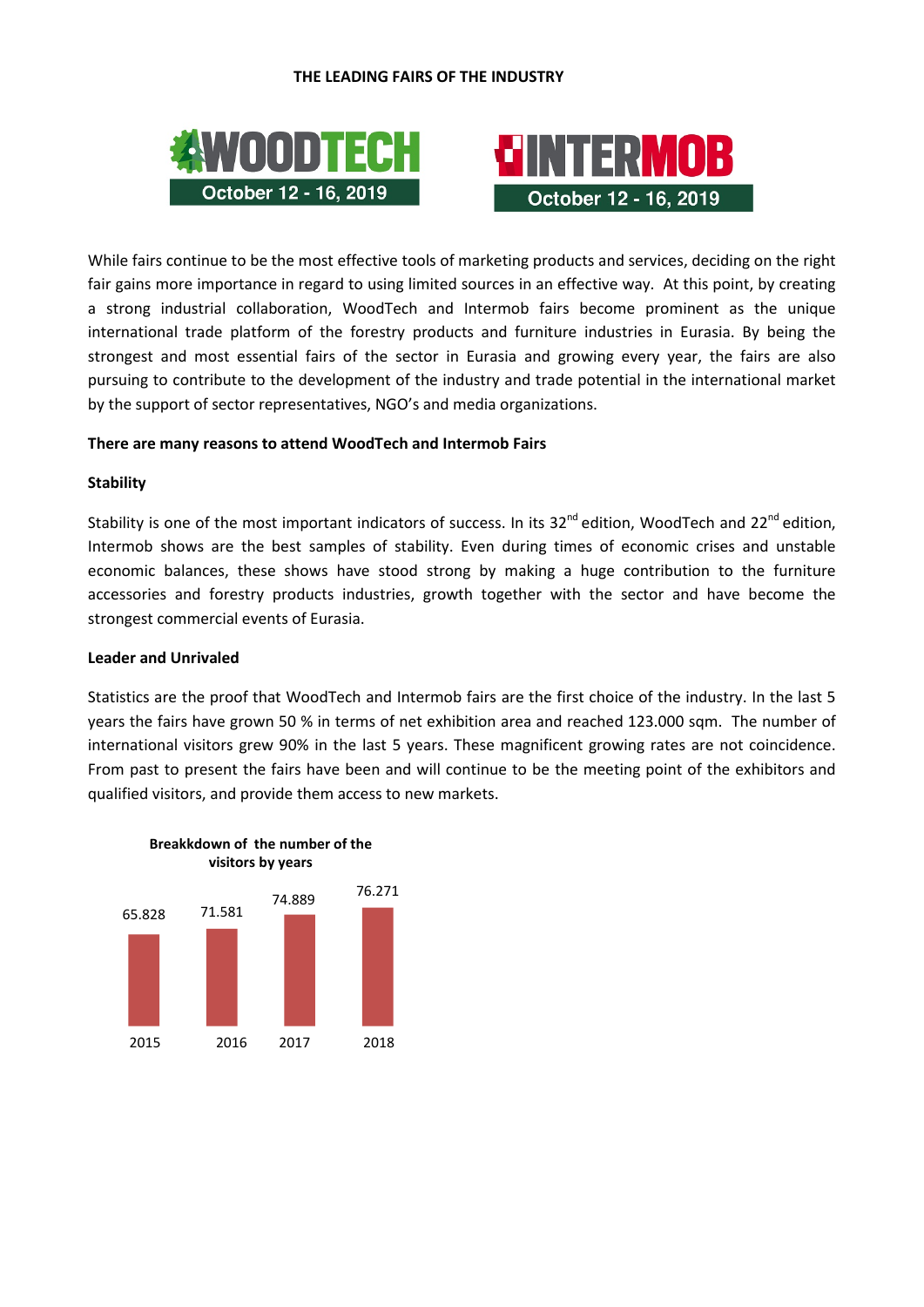# **Unique Global Advantages**

WoodTech and Intermob fairs are the leading fairs of the industry in order to access the international market. Last year, by the attendance of 857 exhibiting companies and company representatives from 35 countries, the fairs hosted more than 76.271 visitors from 106 countries including also USA, Japan, New Zealand, Portuguese, Denmark and Ukraine. For the companies aiming to get a share and come to the fore in the competitive global market, the fairs are presenting huge advantages to the exhibitors and visitors.

Editors of the industrial media organizations are also coming together at the fairs every year to feel the pulse of the industry and they support the fairs to be presented in a wide international arena.

# **Professional and Qualified Visitors**

Following the end of the 2018 exhibition, the sales and marketing teams of the fairs have already started to work in a rush-hour manner by realizing face-to-face meetings through roadshows in regard to organize hosted buyers delegations for 2019. Through the offices of TUYAP located in the important points of Eurasia, agencies, embassies in the target countries, trade and industry chambers; our teams are contacting all potential buyers, producers, exporters and importers of the furniture and forestry products industry. Our sales and marketing activities are continuing with domestic and international exhibitions. Our first stop was the Cairo Woodshow Fair, an important fair in the North African region of the Wood and Woodworking Machinery sector in Egypt. Afterwards, our project team were IMM Cologne + Living Kitchen in Germany, Iran Woodex Fair in Iran and Technomebel Sofia in Bulgaria and UMIDS Fair in Russia and Krasnodar in Russia, and finally in May in Germany. We also participated in Interzum and Ligna fairs, and our WoodTech and Intermob 2019 Fairs project team continued to promote their activities abroad.

In addition to this, our target invitations are realized by reaching to the target audience through relevant sectoral associations, publications and online portals. We cooperate with domestic chambers of commerce and industry to form hosted buyers.

By hosted buyers from 20 different countries in 2018, the fairs are aiming to increase this figure in its  $32^{nd}$ year.

# **The prime address for innovation**

By hosting around 857 companies and 35 countries in 2018, the fairs exhibited last designs, technologies and trends. They are the unique shows for the professionals who seek to follow last trends in the industry.

# **Present and future of the industry…**

The WoodTech and Intermob fairs present its exhibitors and visitors an effective event programme that subjects innovations, last technologies and the current situation of the industry during 5 days in order to create an information network within the sector.

# **Together to the future**

By aiming the fairs to be realized in a festival atmosphere and providing an effective trade platform for the exhibitors and visitors once more in 2019, the sales and marketing team of the WoodTech and Intermob fairs are working with industrial co-operations, NGO's, trade associations, industry media organizations and educational institutions. The fairs intend to raise the bar each year for greater success.

#### **Do not miss out!**